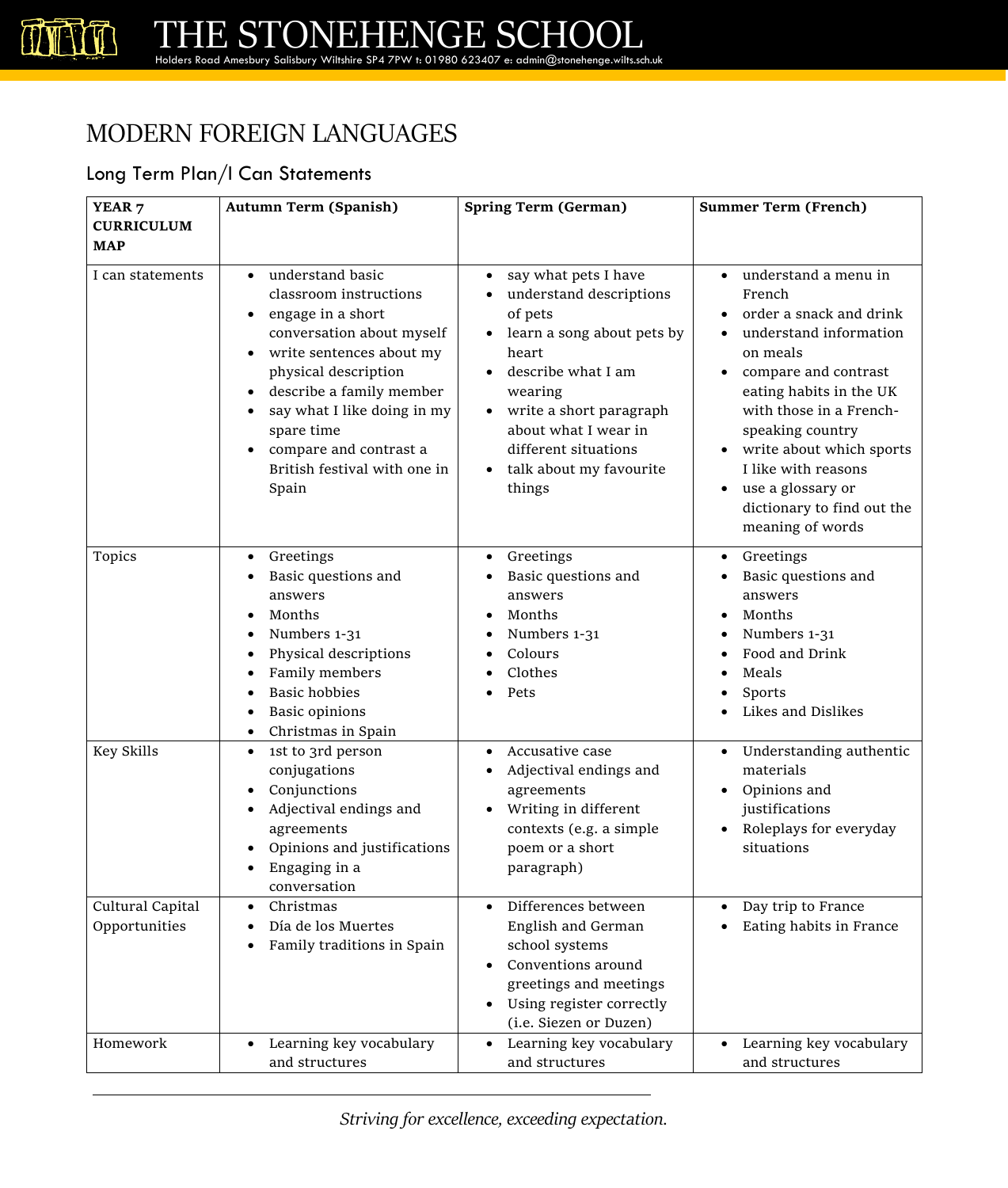

| Assessment<br>YEAR <sub>8</sub><br><b>CURRICULUM</b><br><b>MAP</b> | Create a fictional family<br>tree<br>Research Christmas in<br>Spain<br>Listening assessment<br>$\bullet$<br>Quick quizzes focusing on<br>$\bullet$<br>speaking and writing<br><b>Autumn Term</b>                                                                                                                                        | Independent<br>$\bullet$<br>learning/recap using<br>Linguascope<br>Speaking assessment<br>Quick quizzes focusing on<br>writing and reading<br><b>Spring Term</b>                                                                                                                                                                                      | Independent<br>$\bullet$<br>learning/recap using<br>Linguascope<br>Reading assessment<br>Quick quizzes focusing<br>on writing<br><b>Summer Term</b>                                                                                                                                                                                                                                           |
|--------------------------------------------------------------------|-----------------------------------------------------------------------------------------------------------------------------------------------------------------------------------------------------------------------------------------------------------------------------------------------------------------------------------------|-------------------------------------------------------------------------------------------------------------------------------------------------------------------------------------------------------------------------------------------------------------------------------------------------------------------------------------------------------|-----------------------------------------------------------------------------------------------------------------------------------------------------------------------------------------------------------------------------------------------------------------------------------------------------------------------------------------------------------------------------------------------|
| I can statements                                                   | say I have an ache/pain in<br>$\bullet$<br>different parts of the body<br>understand short passages<br>about past accidents<br>understand instructions on<br>medication<br>order a meal in a<br>restaurant<br>deal with quantities and<br>$\bullet$<br>money transactions<br>understand information<br>about healthy/unhealthy<br>diets | label a map of Europe in<br>$\bullet$<br>the target language<br>talk about my future<br>holiday<br>understand a basic<br>weather forecast<br>buy tickets and ask for<br>travel information<br>understand information<br>$\bullet$<br>about holiday resorts in<br>the target language<br>understand key signs in<br>$\bullet$<br>hotels/campsites etc. | understand a range of<br>free-time activities<br>transcribe a text about<br>hobbies<br>write about my daily<br>routine in the target<br>language<br>write sentences about<br>my favourite music/TV<br>programme/film<br>carry out research on a<br>famous sports person<br>etc. from a target<br>language country<br>understand others<br>describing their hobbies<br>using a range of tenses |
| Topics                                                             | <b>Body</b><br>1.1<br>Illnesses and Injuries<br>1,2<br>A visit to the doctors<br>1.3<br>Food and Drink<br>2.1<br>Ordering snacks and<br>2.2<br>drinks<br>Complaints in a<br>2.3<br>café/restaurant<br>Shops and Shopping Lists<br>3.1<br>Dealing with Money and<br>3.2<br>Quantities<br><b>Shopping Dialogues</b><br>3.3                | Countries<br>4.1<br>Modes of transport<br>4.2<br>Weather<br>4.3<br>Accommodation<br>5.1<br><b>Tourist Information</b><br>5.2<br>Complaining about<br>6.1<br>accommodation<br>Lost property<br>6.2                                                                                                                                                     | 7.1 Sports and Hobbies<br>7.2 Opinions<br>8.1 Daily routine<br>8.2 Telling the time and<br>arranging to meet<br>8.3 Pocket Money<br>9.1 Household Chores<br>9.2 TV programmes, films,<br>and music.                                                                                                                                                                                           |
| Key Skills                                                         | Past Tense<br>$\bullet$<br>Translations from and into<br>the Target Language<br>Transcription                                                                                                                                                                                                                                           | <b>Future Tense</b><br>Transactional<br>conversations                                                                                                                                                                                                                                                                                                 | Using a range of tenses<br>together<br>Writing and extended<br>piece of writing from a<br>writing frame<br>Telling the time                                                                                                                                                                                                                                                                   |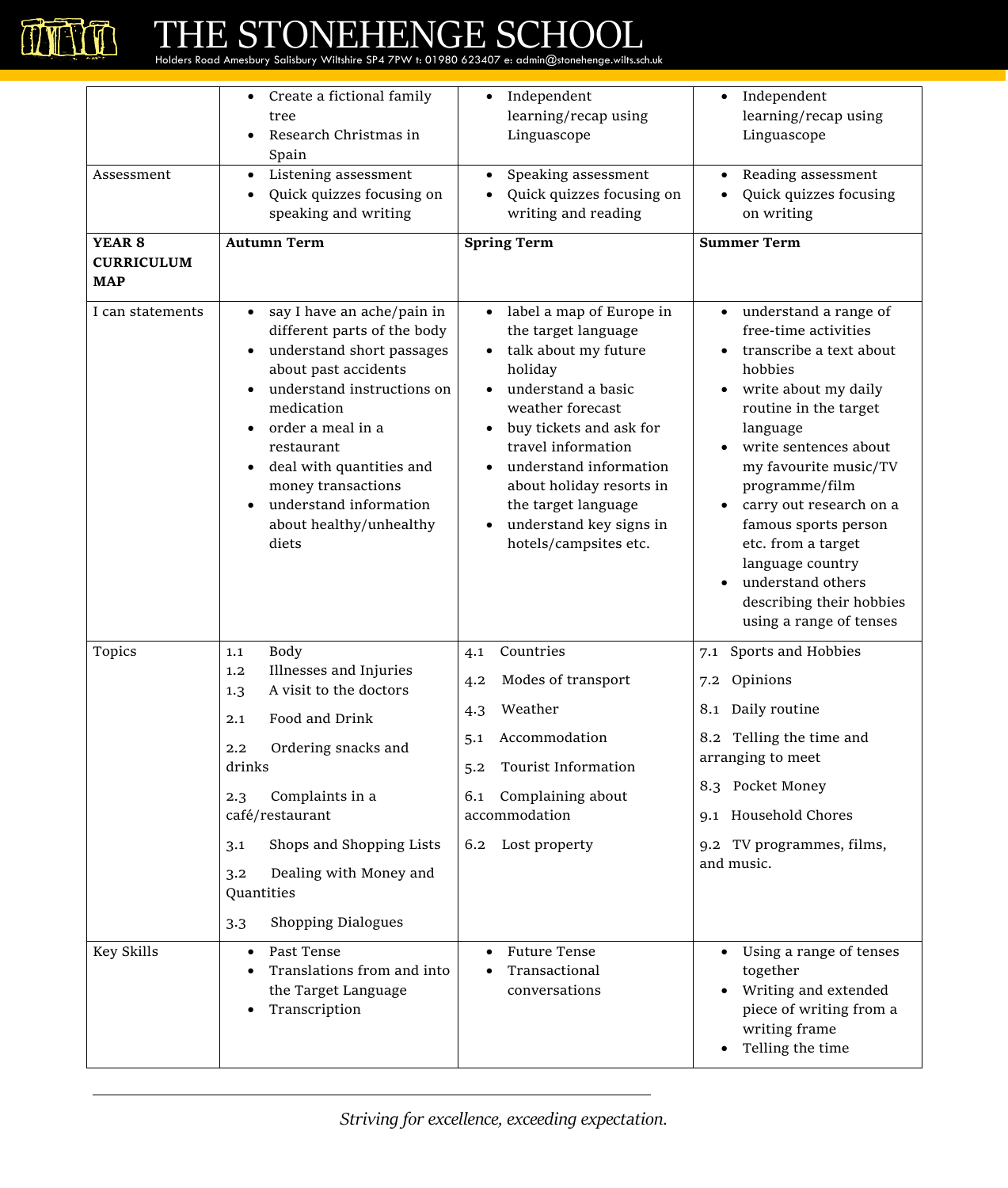| Cultural Capital<br>Opportunities | Eating habits<br>$\bullet$<br>National and Regional<br>specialities<br>Conventions of seeking<br>medical help | Tourist<br>attractions/landmarks<br>Differences in school<br>holidays<br>Basic European geography              | Sportspeople or teams<br>TV<br>$\bullet$<br>programmes/films/music                                            |
|-----------------------------------|---------------------------------------------------------------------------------------------------------------|----------------------------------------------------------------------------------------------------------------|---------------------------------------------------------------------------------------------------------------|
| Homework                          | Learning vocabulary<br>Independent<br>Learning/Recap using<br>Linguascope                                     | Learning vocabulary<br>Independent<br>Learning/Recap using<br>Linguascope<br>Research a holiday<br>destination | Learning vocabulary<br>Independent<br>Learning/Recap using<br>Linguascope<br>Research a sports<br>personality |
| Assessment                        | Listening Assessment<br>Quick Quizzes focusing on<br>Listening and Writing                                    | <b>Writing Assessments</b><br>Quick quizzes focusing on<br>Reading and Speaking.                               | Reading and Writing<br>Assessment<br>Quick quizzes focusing<br>on Reading and Writing.                        |

| YEAR 9<br><b>CURRICULUM</b> | Term 1                                                                                                                                                           | Term <sub>2</sub>                                                                                                                                                                 | <b>Terms 3 &amp; 4</b>                                                                                                                                                                                                                                                                                                                                                                                                                  | Terms $5 & 6$                                                                                                                                                                                                                                                                                                                                                                                                     |
|-----------------------------|------------------------------------------------------------------------------------------------------------------------------------------------------------------|-----------------------------------------------------------------------------------------------------------------------------------------------------------------------------------|-----------------------------------------------------------------------------------------------------------------------------------------------------------------------------------------------------------------------------------------------------------------------------------------------------------------------------------------------------------------------------------------------------------------------------------------|-------------------------------------------------------------------------------------------------------------------------------------------------------------------------------------------------------------------------------------------------------------------------------------------------------------------------------------------------------------------------------------------------------------------|
| <b>MAP</b>                  |                                                                                                                                                                  |                                                                                                                                                                                   |                                                                                                                                                                                                                                                                                                                                                                                                                                         |                                                                                                                                                                                                                                                                                                                                                                                                                   |
| I can<br>statements         | answer questions<br>$\bullet$<br>about myself<br>describe a<br>$\bullet$<br>member of my<br>family<br>talk about my<br>$\bullet$<br>relationships with<br>others | give and justify<br>$\bullet$<br>opinions about my<br>hobbies<br>describe an activity<br>$\bullet$<br>from last weekend<br>describe an activity<br>$\bullet$<br>from next weekend | talk about where I<br>$\bullet$<br>live<br>identify key<br>information in<br>longer passages<br>about the town<br>give and<br>$\bullet$<br>understand<br>directions in the<br>target language<br>can understand a<br>range of<br>vocabulary about<br>the house<br>can use<br>prepositions<br>accurately to<br>describe where<br>something is in<br>my room<br>infer meaning<br>from a short<br>passage about<br>environmental<br>issues | talk about what<br>$\bullet$<br>subjects I study in<br>school<br>give and justify<br>my opinions about<br>my subjects<br>describe my<br>languages teacher<br>talk about what I<br>$\bullet$<br>did at school<br>yesterday using<br>the past tense<br>talk about what I<br>will do at school<br>next week using<br>the future tense<br>describe my<br>$\bullet$<br>school uniform<br>using adjectives<br>correctly |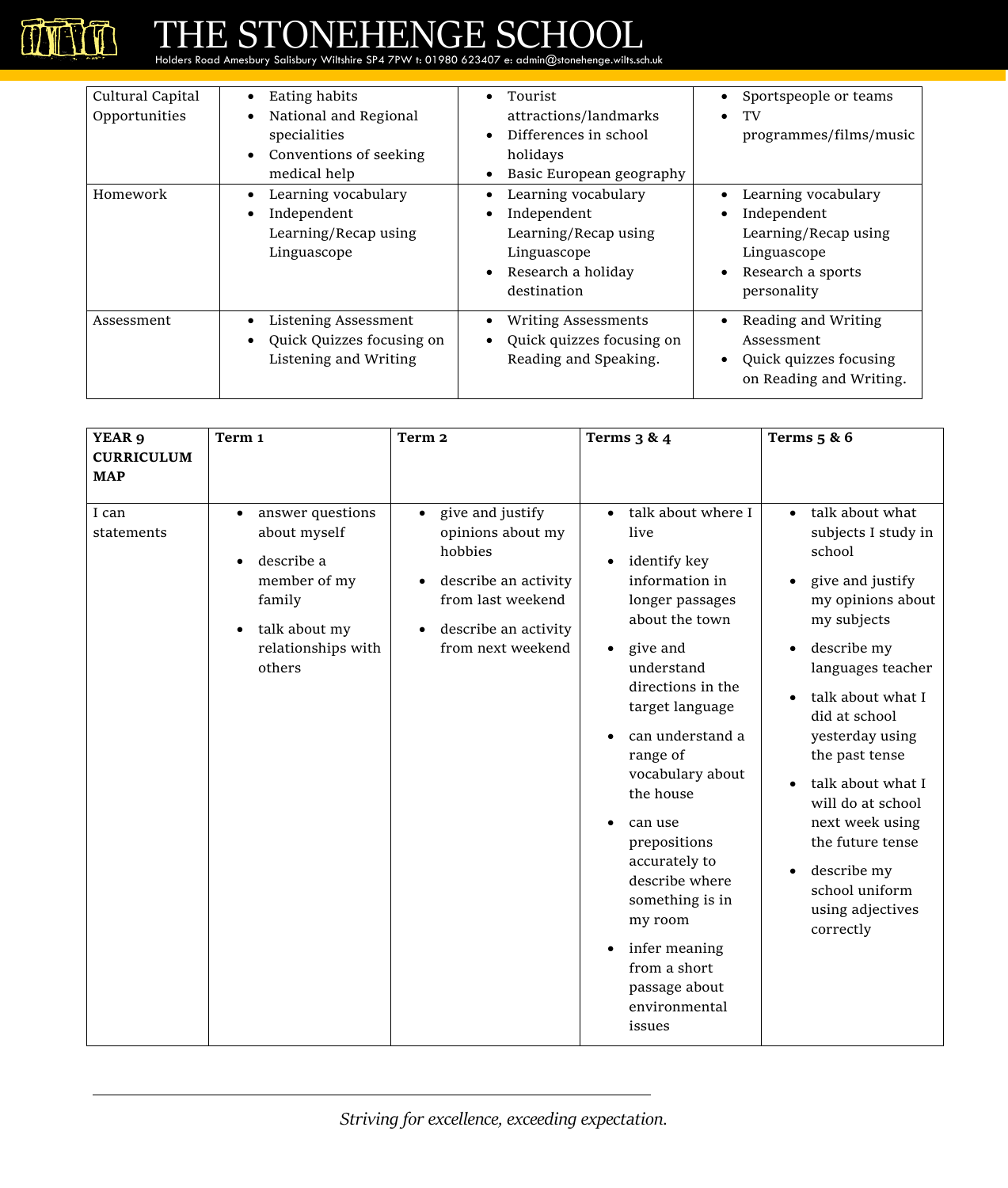

| YEAR 9                          | Term 1                                                                                                                                                                                                                                                           | Term 2                                                                                                                                                                                                                                                                                                                                                                                                                                                                      | <b>Terms 3 &amp; 4</b>                                                                                                                                                                             | <b>Terms</b> 5 & 6                                                                                                                                                                                              |
|---------------------------------|------------------------------------------------------------------------------------------------------------------------------------------------------------------------------------------------------------------------------------------------------------------|-----------------------------------------------------------------------------------------------------------------------------------------------------------------------------------------------------------------------------------------------------------------------------------------------------------------------------------------------------------------------------------------------------------------------------------------------------------------------------|----------------------------------------------------------------------------------------------------------------------------------------------------------------------------------------------------|-----------------------------------------------------------------------------------------------------------------------------------------------------------------------------------------------------------------|
| <b>CURRICULUM</b><br><b>MAP</b> |                                                                                                                                                                                                                                                                  |                                                                                                                                                                                                                                                                                                                                                                                                                                                                             |                                                                                                                                                                                                    |                                                                                                                                                                                                                 |
| Topics                          | Describing myself<br>$\bullet$<br>Family members<br>$\bullet$<br>Describing others<br>$\bullet$<br>Numbers<br>$\bullet$<br>Character words<br>$\bullet$<br>Describing<br>$\bullet$<br>relationships<br>Festivals in<br>$\bullet$<br>target-language<br>countries | Naming a variety<br>$\bullet$<br>of sports and free-<br>time activities<br>Giving and<br>$\bullet$<br>justifying hobbies<br>of sports/hobbies<br>Describing what<br>$\bullet$<br>you/others do in<br>the<br>evenings/weekends<br>Arranging to go out<br>$\bullet$<br>Describing what<br>$\bullet$<br>you will do in the<br>future<br>Understanding how<br>$\bullet$<br>leisure time is<br>spent in the in the<br>target language<br>country<br>Describing what<br>$\bullet$ | House<br>rooms<br>$\circ$<br>furniture<br>$\circ$<br>Town<br>places in<br>$\circ$<br>town<br>shops<br>$\circ$<br>directions<br>$\circ$<br>Environment<br>issues<br>$\circ$<br>solutions<br>$\circ$ | School subjects<br>$\bullet$<br>Personal<br>descriptions<br>Equipment<br>$\bullet$<br>The School Day<br>$\bullet$<br>Time<br>٠<br>Extra-curricular<br>activities<br>School uniform<br>School rules<br>$\bullet$ |
| Key Skills<br>Cultural Capital  | Regular and<br>$\bullet$<br>irregular<br>conjugations<br>Combining tenses<br>٠<br>Learning about<br>$\bullet$                                                                                                                                                    | you did in the past<br>Direct and indirect<br>$\bullet$<br>pronouns<br>Increased<br>٠<br>confidence in<br>writing<br>Comparing free-<br>$\bullet$                                                                                                                                                                                                                                                                                                                           | Prepositions<br>$\bullet$<br>Adjectival<br>$\bullet$<br>agreement<br>Modal<br>constructions<br><b>Conditional Tense</b><br>Researching a<br>$\bullet$                                              | Comparatives<br>$\bullet$<br>Superlatives<br>$\bullet$<br>Comparing the<br>$\bullet$                                                                                                                            |
| Opportunities                   | festivals in target<br>language<br>countries                                                                                                                                                                                                                     | time habits with<br>target language<br>countries                                                                                                                                                                                                                                                                                                                                                                                                                            | town/area of the<br>target language<br>country<br>Environmental<br>issues                                                                                                                          | school systems of<br>UK/target<br>language<br>countries                                                                                                                                                         |
| Homework                        | Research project<br>$\bullet$<br>Learning and<br>$\bullet$<br>revising key<br>structures, using<br>Memrise/Duolingo                                                                                                                                              | Learning and<br>$\bullet$<br>revising key<br>structures, using<br>Memrise/Duolingo                                                                                                                                                                                                                                                                                                                                                                                          | Research project<br>about a town/area<br>Learning and<br>revising key<br>structures, using<br>Memrise/Duolingo                                                                                     | Learning and<br>revising key<br>structures, using<br>Memrise/Duolingo                                                                                                                                           |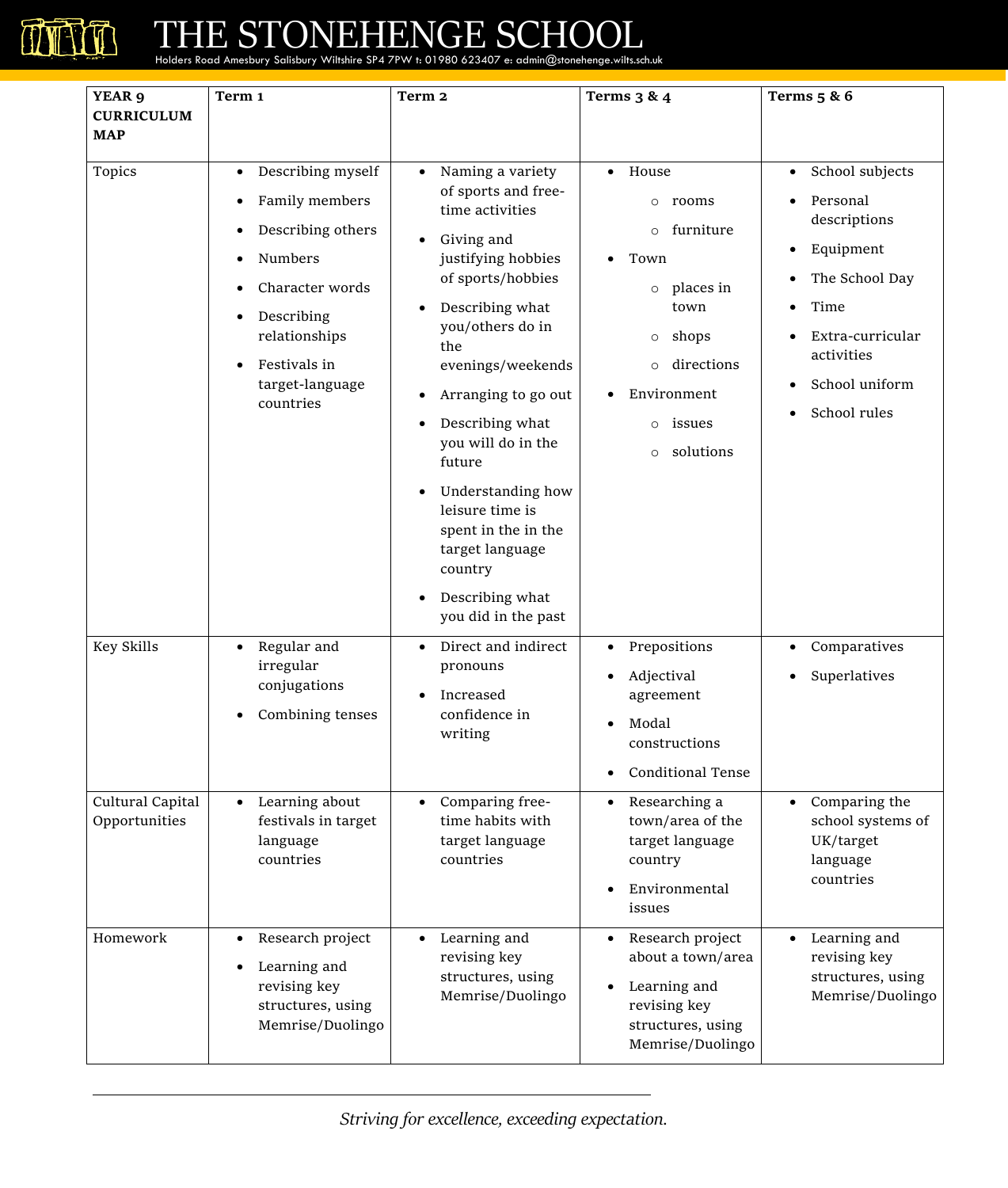

| YEAR 9<br><b>CURRICULUM</b><br><b>MAP</b> | Term 1                                                    | Term 2                                                    | <b>Terms 3 &amp; 4</b>                                    | Terms $5 & 6$                                             |
|-------------------------------------------|-----------------------------------------------------------|-----------------------------------------------------------|-----------------------------------------------------------|-----------------------------------------------------------|
|                                           | Learning key<br>$\bullet$<br>vocabulary and<br>structures | Learning key<br>$\bullet$<br>vocabulary and<br>structures | Learning key<br>$\bullet$<br>vocabulary and<br>structures | Learning key<br>$\bullet$<br>vocabulary and<br>structures |
| Assessment                                | Speaking<br>$\bullet$<br>assessment                       | Writing<br>assessment                                     | Listening<br>assessment                                   | Speaking<br>$\bullet$<br>assessment                       |

| YEAR 10             | Term 1                                                                                                                                                                                                                            | Term <sub>2</sub>                                                                                                                                                   | Term <sub>3</sub>                                                                                                                                                                                      | Terms $4 & 5$                                                                                                                                                                                                                                                                          | Term 6                                                                                                                                                                    |
|---------------------|-----------------------------------------------------------------------------------------------------------------------------------------------------------------------------------------------------------------------------------|---------------------------------------------------------------------------------------------------------------------------------------------------------------------|--------------------------------------------------------------------------------------------------------------------------------------------------------------------------------------------------------|----------------------------------------------------------------------------------------------------------------------------------------------------------------------------------------------------------------------------------------------------------------------------------------|---------------------------------------------------------------------------------------------------------------------------------------------------------------------------|
| <b>CURRICULUM</b>   |                                                                                                                                                                                                                                   |                                                                                                                                                                     |                                                                                                                                                                                                        |                                                                                                                                                                                                                                                                                        |                                                                                                                                                                           |
| <b>MAP</b>          |                                                                                                                                                                                                                                   |                                                                                                                                                                     |                                                                                                                                                                                                        |                                                                                                                                                                                                                                                                                        |                                                                                                                                                                           |
| I can<br>statements | match<br>$\bullet$<br>up<br>questio<br>ns and<br>answers<br>in a job<br>intervie<br>W<br>transcri<br>be a<br>text<br>about a<br>past<br>work<br>experie<br>nce<br>underst<br>and<br>others<br>talking<br>about<br>future<br>plans | write a<br>$\bullet$<br>holiday<br>postcard in<br>the target<br>language<br>describe a<br>$\bullet$<br>past holiday<br>describe a<br>$\bullet$<br>future<br>holiday | understand<br>$\bullet$<br>a range of<br>vocabulary<br>on<br>technology<br>talk about<br>$\bullet$<br>how and<br>why I use<br>technology<br>talk about<br>$\bullet$<br>the dangers<br>of<br>technology | describe my food<br>and drink<br>preferences<br>evaluate my diet<br>describe what<br>sports I do and<br>why<br>talk about my<br>views/experienc<br>es of smoking<br>talk about my<br>views/experienc<br>es of drinking<br>alcohol<br>express a range<br>of views about<br>taking drugs | understand a<br>$\bullet$<br>range of<br>vocabulary on<br>social issues<br>talk about my<br>views of<br>marriage and<br>family<br>describe social<br>issues in my<br>area |
| Topics              | Further<br>$\bullet$<br>study<br>Jobs/Ca<br>reers<br>Part-<br>$\bullet$<br>time<br>jobs<br><b>CV</b><br>Job<br>$\bullet$<br>intervie<br>W<br>Work<br>experie<br>nce                                                               | Past and<br>$\bullet$<br>future<br>holidays<br>Countries,<br>accommodat<br>ion and<br>transport<br>Weather<br>Activities<br>and<br>opinions<br>Reserving<br>hotels  | Use of<br>$\bullet$<br>mobile<br>phones<br>Advantages<br>$\bullet$<br>and<br>disadvantag<br>es of the<br>internet<br>Issues<br>relating to<br>social media<br>Use of the<br>computer                   | Food and drink<br>Healthy eating<br>Meals<br>$\bullet$<br>In the<br>café/restaurant<br>Shopping<br>Exercise and<br>sport<br>Smoking/drinkin<br>g/drugs                                                                                                                                 | Relationships<br>$\bullet$<br>Unemployment<br>Homelessness<br>$\bullet$<br>Poverty<br>Charity                                                                             |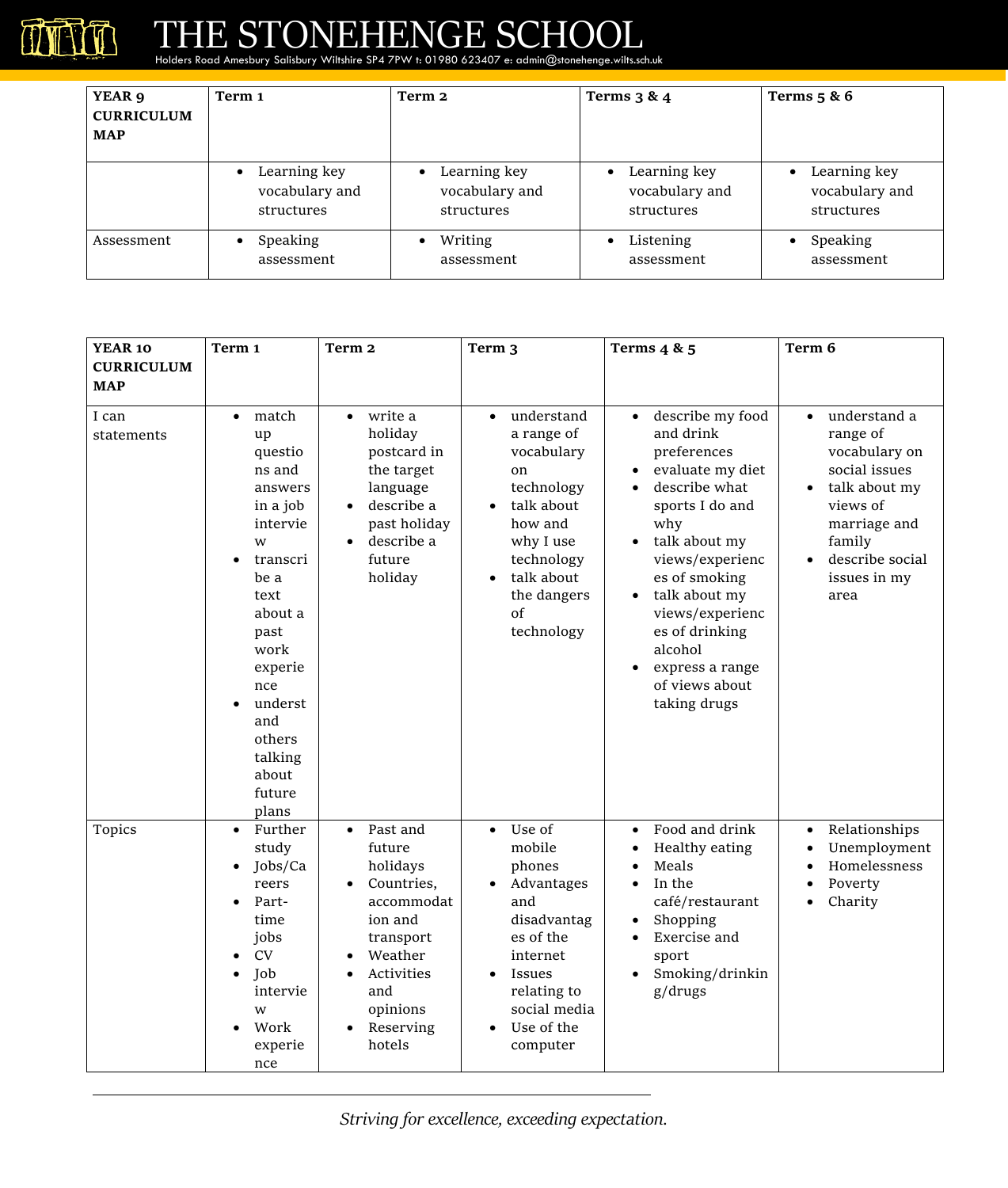

| <b>YEAR 10</b>                       | Term 1                                                                                                                                                               | Term <sub>2</sub>                                                                                                                                                        | Term <sub>3</sub>                                                                                                                                  | Terms $4 & 5$                                                                                                                                                                            | Term 6                                                                                                                                                 |
|--------------------------------------|----------------------------------------------------------------------------------------------------------------------------------------------------------------------|--------------------------------------------------------------------------------------------------------------------------------------------------------------------------|----------------------------------------------------------------------------------------------------------------------------------------------------|------------------------------------------------------------------------------------------------------------------------------------------------------------------------------------------|--------------------------------------------------------------------------------------------------------------------------------------------------------|
| <b>CURRICULUM</b>                    |                                                                                                                                                                      |                                                                                                                                                                          |                                                                                                                                                    |                                                                                                                                                                                          |                                                                                                                                                        |
| <b>MAP</b>                           |                                                                                                                                                                      |                                                                                                                                                                          |                                                                                                                                                    |                                                                                                                                                                                          |                                                                                                                                                        |
|                                      |                                                                                                                                                                      | Problems on<br>$\bullet$<br>holiday<br>Dealing with<br>travel<br>arrangemen<br>ts<br>Postcard<br>language                                                                |                                                                                                                                                    |                                                                                                                                                                                          |                                                                                                                                                        |
| Key Skills                           | Using a<br>$\bullet$<br>variety<br>of<br>conjunc<br>tions to<br>extend<br>work                                                                                       | Negatives<br>$\bullet$                                                                                                                                                   | Register-<br>$\bullet$<br>formal/infor<br>mal                                                                                                      | Comparatives<br>Frequency<br>Adverbs and<br>Time expressions                                                                                                                             | Imperfect<br>$\bullet$<br>Tense<br>Modal<br>$\bullet$<br>constructions                                                                                 |
| Cultural<br>Capital<br>Opportunities | Compari<br>$\bullet$<br>son of<br>post-16<br>options<br>in UK<br>and<br>target<br>languag<br>e<br>country                                                            | Evaluating<br>$\bullet$<br>target<br>language<br>countries as<br>holiday<br>destinations<br>Understandi<br>ng transport<br>systems in<br>target<br>language<br>countries | Use of social<br>$\bullet$<br>media and<br>technology<br>in target<br>language<br>countries -<br>current<br>trends                                 | Eating and<br>$\bullet$<br>drinking habits<br>in the target<br>language<br>countries<br>Comparison and<br>evaluation of<br>legal age/limits<br>in UK and target<br>language<br>countries | Social issues in<br>$\bullet$<br>the target<br>language<br>countries<br>Charities from<br>target language<br>countries                                 |
| Homework                             | Learnin<br>$\bullet$<br>g and<br>revising<br>key<br>structur<br>es,<br>using<br>Memris<br>e/Duoli<br>ngo<br>Learnin<br>g key<br>vocabul<br>ary and<br>structur<br>es | Learning<br>$\bullet$<br>and revising<br>key<br>structures,<br>using<br>Memrise/Du<br>olingo<br>Learning<br>key<br>vocabulary<br>and<br>structures                       | Learning<br>$\bullet$<br>and revising<br>key<br>structures,<br>using<br>Memrise/Du<br>olingo<br>Learning<br>key<br>vocabulary<br>and<br>structures | Learning and<br>$\bullet$<br>revising key<br>structures, using<br>Memrise/Duoling<br>$\mathbf{O}$<br>Learning key<br>vocabulary and<br>structures                                        | Learning and<br>$\bullet$<br>revising key<br>structures,<br>using<br>Memrise/Duoli<br>ngo<br>Learning key<br>$\bullet$<br>vocabulary and<br>structures |
| Assessment                           | Reading<br>$\bullet$<br>assessm<br>ent                                                                                                                               | Writing<br>$\bullet$<br>assessment                                                                                                                                       | Vocab Test<br>$\bullet$<br>and Writing<br>for Speaking                                                                                             | Speaking<br>$\bullet$<br>assessment                                                                                                                                                      | Vocab Test and<br>$\bullet$<br>Writing for<br>Speaking                                                                                                 |